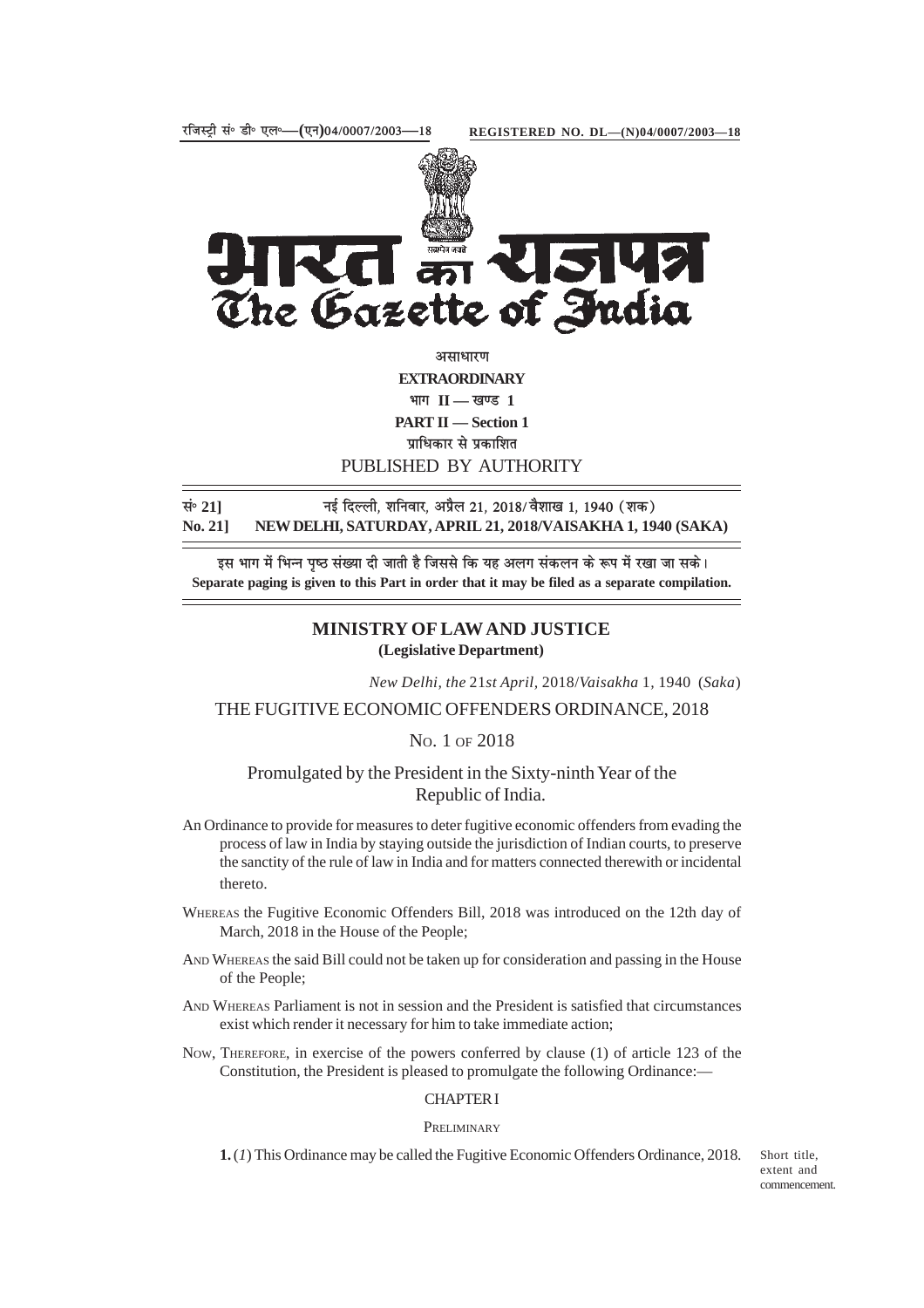Definitions.

(*2*) It extends to the whole of India.

(*3*) It shall come into force at once.

**2.** (*1*) In this Ordinance, unless the context otherwise requires,––

(*a*) "Administrator" means an Administrator appointed under sub-section (*1*) of section 15;

(*b*) "benami property" and "benami transaction" shall have the same meanings as assigned to them under clauses (*8*) and (*9*) respectively of section 2 of the Prohibition of Benami Property Transactions Act, 1988;

(*c*) "contracting State" means any country or place outside India in respect of which arrangements have been made by the Central Government with the Government of such country through a treaty or otherwise;

(*d*) "Deputy Director" means the Deputy Director appointed under sub-section (*1*) of section 49 of the Prevention of Money-laundering Act, 2002;

(*e*) "Director" means the Director appointed under sub-section (*1*) of section 49 of the Prevention of Money-laundering Act, 2002;

(*f*) "fugitive economic offender" means any individual against whom a warrant for arrest in relation to a Scheduled Offence has been issued by any Court in India, who—

(*i*) has left India so as to avoid criminal prosecution; or

(*ii*) being abroad, refuses to return to India to face criminal prosecution;

(*g*) "key managerial personnel" shall have the same meaning as assigned to it in clause (*51*) of section 2 of the Companies Act, 2013;

18 of 2013.

(*h*) "notification" means a notification published in the Official Gazette and the expression "notify" shall be construed accordingly;

(*i*) "person" includes—

(*i*) an individual;

(*ii*) a Hindu Undivided Family;

- (*iii*) a company;
- (*iv*) a trust;
- (*v*) a partnership;
- (*vi*) a limited liability partnership;

(*vii*) an association of persons or a body of individuals, whether incorporated or not;

(*viii*) every artificial juridical person not falling within any of the preceding sub-clauses; and

(*ix*) any agency, office or branch owned or controlled by any of the above persons mentioned in the preceding sub-clauses;

(*j*) "prescribed" means prescribed by rules made under this Act;

(*k*) "proceeds of crime" means any property derived or obtained, directly or indirectly, by any person as a result of criminal activity relating to a Scheduled Offence, or the value of any such property, or where such property is taken or held outside the country, then the property equivalent in value held within the country or abroad;

(*l*) "Schedule" means the Schedule appended to this Act;

(*m*) "Scheduled Offence" means an offence specified in the Schedule, if the total value involved in such offence or offences is one hundred crore rupees or more;

45 of 1988.

15 of 2003.

15 of 2003.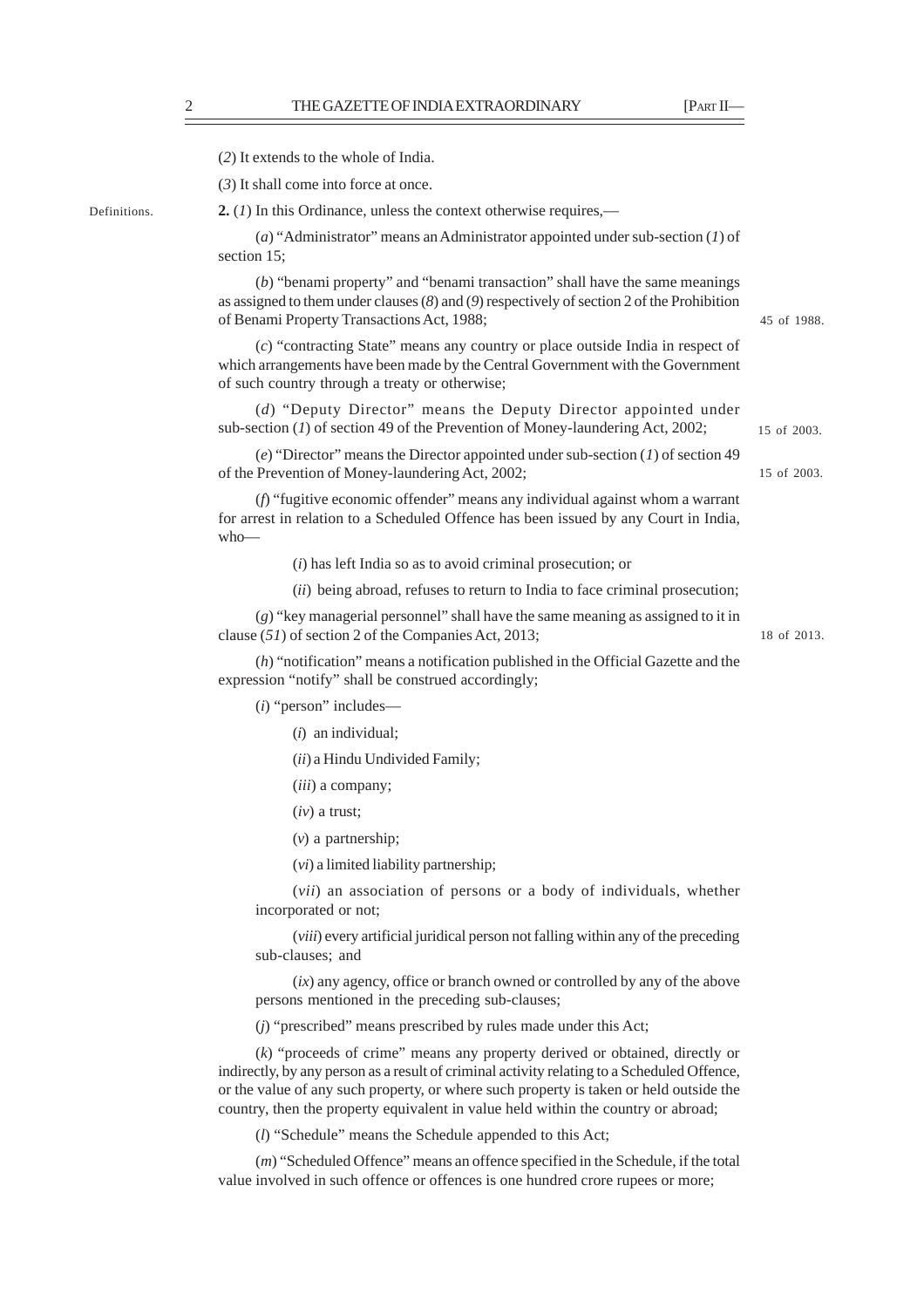15 of 2003.

15 of 2003.

(*n*) "Special Court" means a Court of Session designated as a Special Court under sub-section (*1*) of section 43 of the Prevention of Money-laundering Act, 2002.

 (*2*) The words and expressions used and not defined in this Ordinance but defined in the Prevention of Money-laundering Act, 2002 shall have the meanings respectively assigned to them in that Act.

**3.** The provisions of this Ordinance shall apply to any individual who is, or becomes, a fugitive economic offender on or after the date of coming into force of this Ordinance. Application of Ordinance.

#### CHAPTER II

DECLARATION OF FUGITIVE ECONOMIC OFFENDERS AND CONFISCATION OF PROPERTY

**4.** (*1*) Where the Director or any other officer not below the rank of Deputy Director authorised by the Director for the purposes of this section, has reason to believe (the reasons for such belief to be recorded in writing), on the basis of material in his possession, that any individual is a fugitive economic offender, he may file an application in such form and manner as may be prescribed in the Special Court that such individual may be declared as a fugitive economic offender.

Application for declaration of fugitive economic offender and procedure therefor.

(*2*) The application referred to in sub-section (*1*) shall contain—

(*a*) reasons for the belief that an individual is a fugitive economic offender;

(*b*) any information available as to the whereabouts of the fugitive economic offender;

(*c*) a list of properties or the value of such properties believed to be the proceeds of crime, including any such property outside India for which confiscation is sought;

(*d*) a list of properties or benami property owned by the individual in India or abroad for which confiscation is sought; and

(*e*) a list of persons who may have an interest in any of the properties listed under clauses (*c*) and (*d*).

(*3*) The Authorities appointed for the purposes of the Prevention of Money-laundering Act, 2002 shall be the Authorities for the purposes of this Ordinance.

**5.** (*1*) The Director or any other officer authorised by the Director, not below the rank of Deputy Director, may, with the permission of the Special Court, attach any property mentioned in the application under section 4 by an order in writing in such manner as may be prescribed.

(*2*) Notwithstanding anything contained in sub-section (*1*) or section 4 the Director or any other officer, not below the rank of Deputy Director, authorised by the Director, may, by an order in writing, at any time prior to the filing of the application under section 4, attach any property—

(*a*) for which there is a reason to believe that the property is proceeds of crime, or is a property owned by an individual who is a fugitive economic offender; and

(*b*) which is being or is likely to be dealt with in a manner which may result in the property being unavailable for confiscation:

Provided that the Director or any other officer who provisionally attaches any property under this sub-section shall, within a period of thirty days from the date of such attachment, file an application under section 4 before the Special Court.

(*3*) The attachment of any property under this section shall continue for a period of one hundred and eighty days from the date of order of attachment or such other period as may be extended by the Special Court before the expiry of such period.

(*4*) Nothing in this section shall prevent the person interested in the enjoyment of the immovable property attached under sub-section (*1*) from such enjoyment.

15 of 2003.

Attachment of property.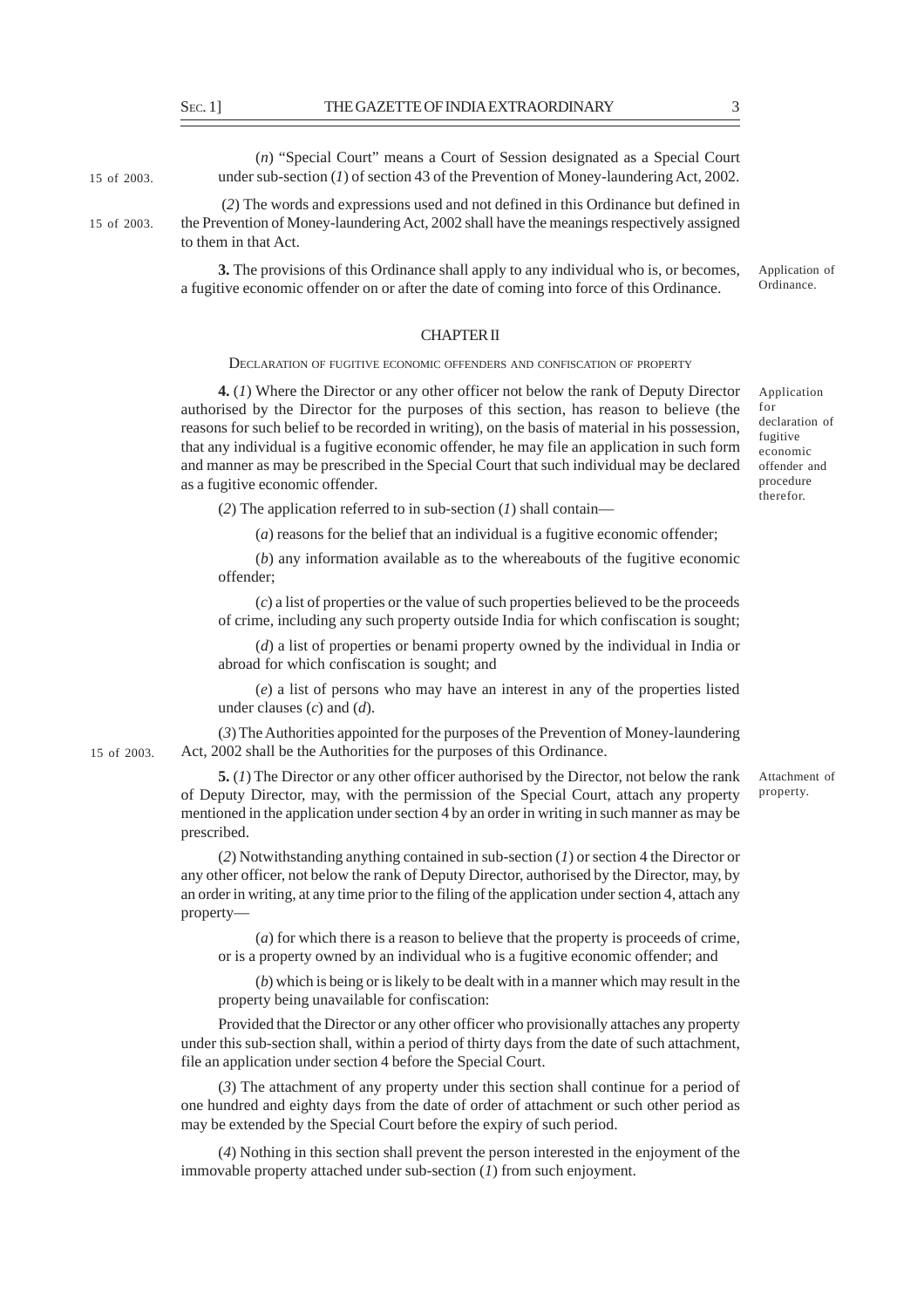*Explanation*.— For the purposes of this sub-section, the expression "person interested", in relation to any immovable property includes all persons claiming or entitled to claim any interest in the property.

Powers of Director and other officers.

**6.** The Director or any other officer shall, for the purposes of section 4, have the same powers as are vested in a civil court under the Code of Civil Procedure, 1908 while trying a 5 of 1908. suit in respect of the following matters, namely:—

(*a*) discovery and inspection;

(*b*) enforcing the attendance of any person, including any officer of a reporting entity and examining him on oath;

(*c*) compelling the production of records;

(*d*) receiving evidence on affidavits;

(*e*) issuing commissions for examination of witnesses and documents; and

(*f*) any other matter which may be prescribed.

Power of survey.

**7.** (*1*) Notwithstanding anything contained in any other provisions of this Ordinance, where a Director or any other officer authorised by the Director, on the basis of material in his possession, has reason to believe (the reasons for such belief to be recorded in writing), that an individual may be a fugitive economic offender, he may enter any place—

(*i*) within the limits of the area assigned to him; or

(*ii*) in respect of which he is authorised for the purposes of this section, by such other authority, who is assigned the area within which such place is situated.

(*2*) Where the Director or any other officer authorised by him, on the basis of material in his possession, has reason to believe (the reasons for such belief to be recorded in writing) that an individual may be a fugitive economic offender and it is necessary to enter any place as mentioned in sub-section (*1*), he may request any proprietor, employee or any other person who may be present at that time, to—

(*a*) afford him the necessary facility to inspect such records as he may require and which may be available at such place;

(*b*) afford him the necessary facility to check or verify the proceeds of crime or any transaction related to proceeds of crime which may be found therein; and

(*c*) furnish such information as he may require as to any matter which may be useful for, or relevant to any proceedings under this Ordinance.

(*3*) The Director, or any other officer acting under this section may—

(*i*) place marks of identification on the records inspected by him and make or cause to be made extracts or copies therefrom;

(*ii*) make an inventory of any property checked or verified by him; and

(*iii*) record the statement of any person present at the property which may be useful for, or relevant to, any proceeding under this Ordinance.

Search and seizure.

 **8.** (*1*) Notwithstanding anything contained in any other law for the time being in force, where the Director or any other officer not below the rank of Deputy Director authorised by him for the purposes of this section, on the basis of information in his possession, has reason to believe (the reason for such belief to be recorded in writing) that any person—

(*i*) may be declared as a fugitive economic offender;

(*ii*) is in possession of any proceeds of crime;

(*iii*) is in possession of any records which may relate to proceeds of crime; or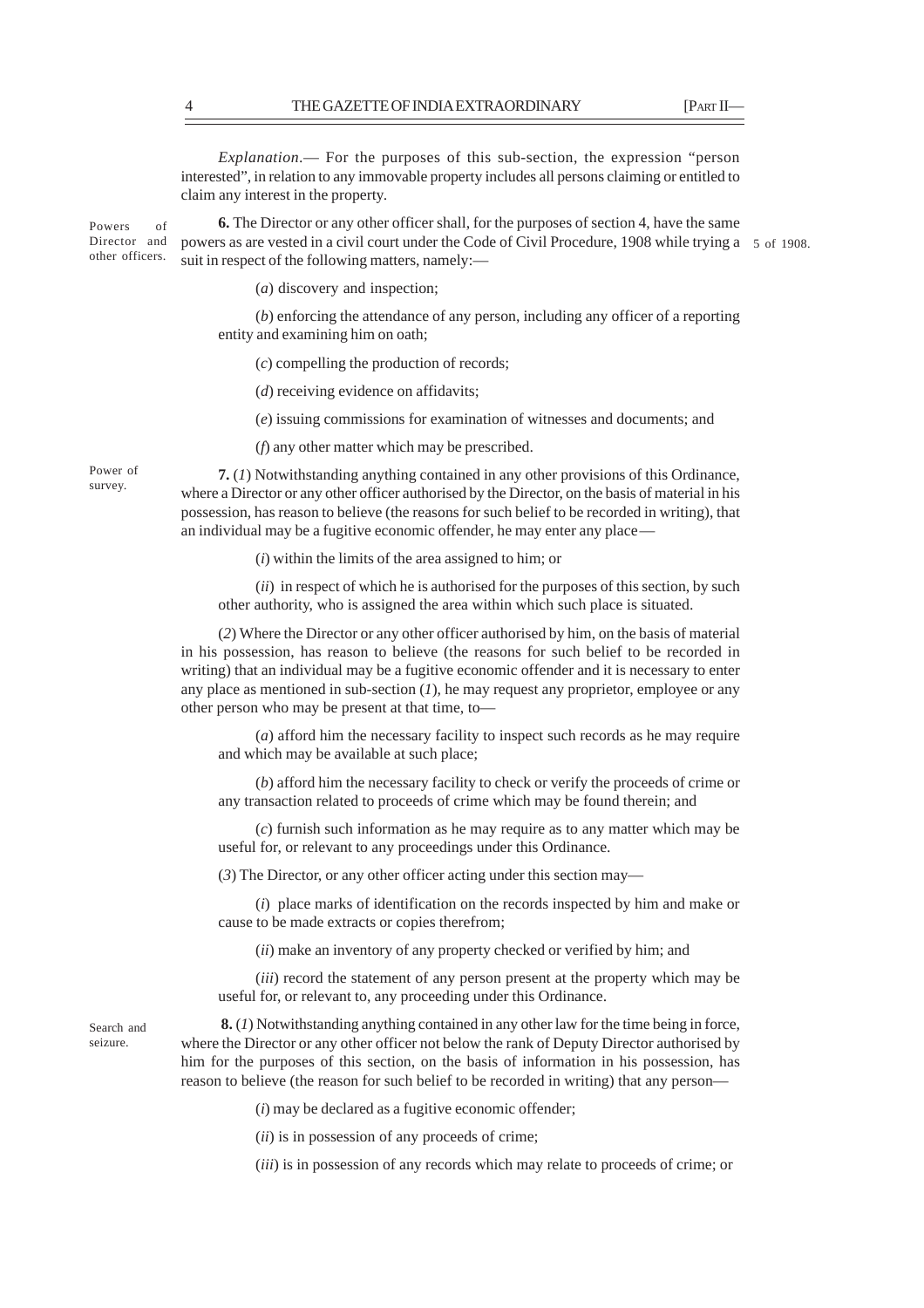(*iv*) is in possession of any property related to proceeds of crime,

then, subject to any rules made in this behalf, he may authorise any officer subordinate to him to—

(*a*) enter and search any building, place, vessel, vehicle or aircraft where he has reason to suspect that such records or proceeds of crime are kept;

(*b*) break open the lock of any door, box, locker, safe, almirah or other receptacle for exercising the powers conferred by clause (*a*) where the keys thereof are not available;

(*c*) seize any record or property found as a result of such search;

(*d*) place marks of identification on such record or property, if required or make or cause to be made extracts or copies therefrom;

(*e*) make a note or an inventory of such record or property; and

(*f*) examine on oath any person, who is found to be in possession or control of any record or property, in respect of all matters relevant for the purposes of any investigation under this Ordinance.

(*2*) Where an authority, upon information obtained during survey under section 7, is satisfied that any evidence shall be or is likely to be concealed or tampered with, he may, for reasons to be recorded in writing, enter and search the building or place where such evidence is located and seize that evidence.

**9.** Notwithstanding anything contained in any other law for the time being in force–

Search of persons.

(*a*) if an authority, authorised in this behalf by the Central Government by general or special order, has reason to believe (the reason for such belief to be recorded in writing) that any person has secreted about his person or anything under his possession, ownership or control, any record or proceeds of crime which may be useful for or relevant to any proceedings under this Ordinance, he may search that person and seize such record or property which may be useful for or relevant to any proceedings under this Ordinance;

(*b*) where an authority is about to search any person, he shall, if such person so requires, take such person within twenty-four hours to the nearest Gazetted Officer, superior in rank to him, or a Magistrate:

Provided that the period of twenty-four hours shall exclude the time necessary for the journey undertaken to take such person to the nearest Gazetted Officer, superior in rank to him, or the Magistrate's Court;

(*c*) if the requisition under clause (*b*) is made, the authority shall not detain the person for more than twenty-four hours prior to taking him before the Gazetted Officer, superior in rank to him, or the Magistrate referred to in that sub-section:

Provided that the period of twenty-four hours shall exclude the time necessary for the journey from the place of detention to the office of the Gazetted Officer, superior in rank to him, or the Magistrate's Court;

(*d*) the Gazetted Officer or the Magistrate before whom any such person is brought shall, if he sees no reasonable ground for search, forthwith discharge such person but otherwise shall direct that search be made;

(*e*) before making the search under clause (*a*) or clause (*d*), the authority shall call upon two or more persons to attend and witness the search and the search shall be made in the presence of such persons;

(*f*) the authority shall prepare a list of record or property seized in the course of the search and obtain the signatures of the witnesses on the list;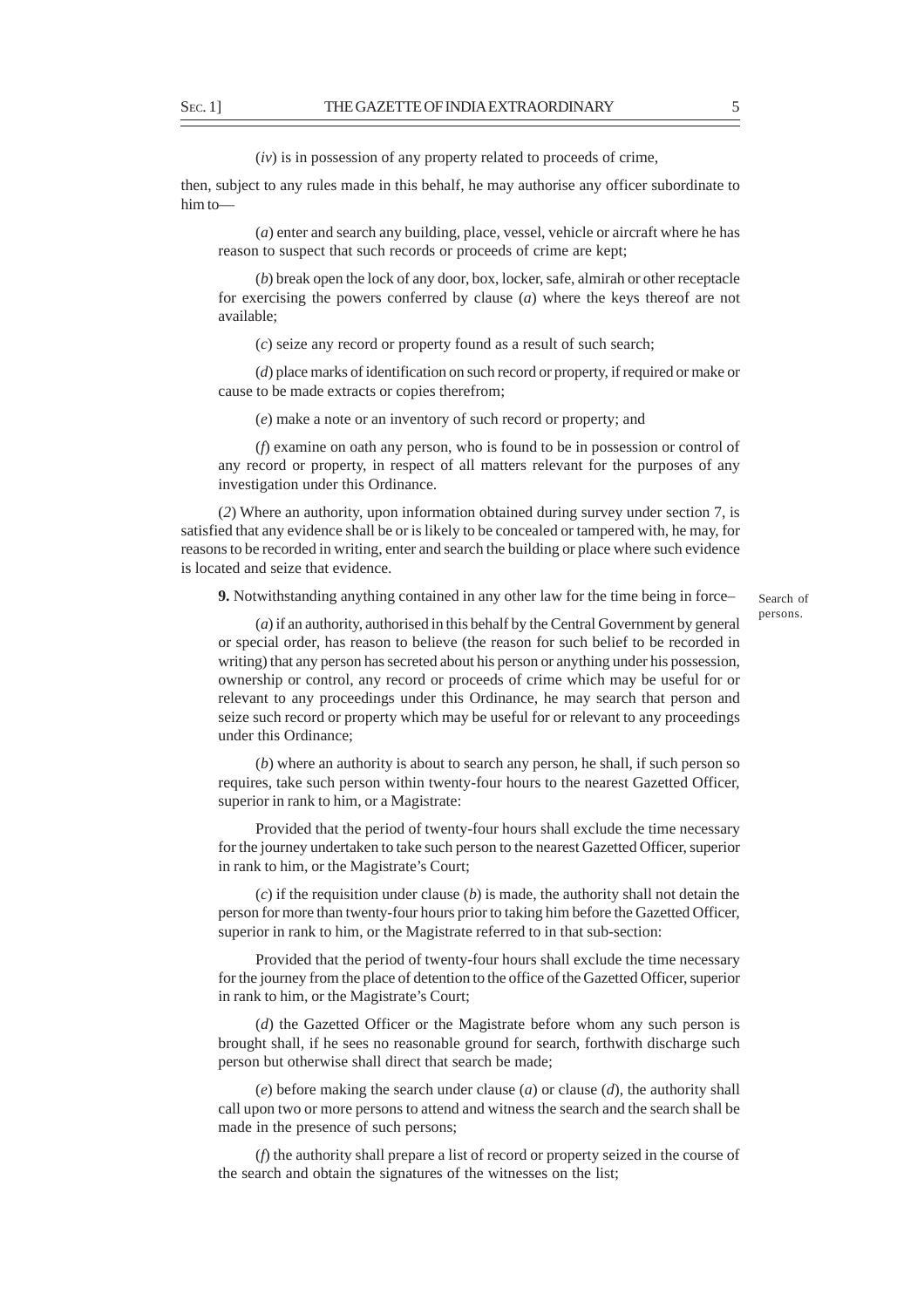Notice.

(*g*) no female shall be searched by anyone except a female; and

(*h*) the authority shall record the statement of the person searched under clause (*a*) or clause (*e*) in respect of the records or proceeds of crime found or seized in the course of the search.

**10.** (*1*) Where an application under section 4 has been duly filed, the Special Court shall issue a notice to an individual who is alleged to be a fugitive economic offender.

(*2*) The notice referred to in sub-section (*1*), shall also be issued to any other person who has any interest in the property mentioned in the application under sub-section (*2*) of section 4.

(*3*) A notice under sub-section (*1*) shall—

(*a*) require the individual to appear at a specified place and time not less than six weeks from the date of issue of such notice; and

(*b*) state that failure to appear on the specified place and time shall result in a declaration of the individual as a fugitive economic offender and confiscation of property under this Ordinance.

(*4*) A notice under sub-section (*1*) shall be forwarded to such authority, as the Central Government may notify, for effecting service in a contracting State.

(*5*) The authority referred to in sub-section (*4*) shall make efforts to serve the notice within a period of two weeks in such manner as may be prescribed.

(*6*) A notice under sub-section (*1*) may also be served to the individual alleged to be a fugitive economic offender by electronic means to—

(*a*) his electronic mail address submitted in connection with an application for allotment of Permanent Account Number under section 139A of the Income-tax Act, 1961;

(*b*) his electronic mail address submitted in connection with an application for enrolment under section 3 of the Aadhaar (Targeted Delivery of Financial and Other Subsidies, Benefits and Services) Act, 2016;

(*c*) any other electronic account as may be prescribed, belonging to the individual which is accessed by him over the internet, subject to the satisfaction of the Special Court that such account has been recently accessed by the individual and constitutes a reasonable method for communication of the notice to the individual.

Procedure for hearing application.

**11.** (*1*) Where any individual to whom notice has been issued under sub-section (*1*) of section 10 appears in person at the place and time specified in the notice, the Special Court may terminate the proceedings under this Ordinance.

(*2*) Where any individual to whom notice has been issued under sub-section (*1*) of section 10 fails to appear at the place and time specified in the notice, but enters appearance through counsel, the Special Court may in its discretion give a period of one week to file a reply to the application under section 4.

(*3*) Where any individual to whom notice has been issued under sub-section (*1*) of section 10 fails to enter appearance either in person or through counsel, and the Special Court is satisfied—

(*a*) that service of notice has been effected on such party; or

(*b*) that notice could not be served in spite of best efforts because such individual has evaded service of notice,

it may, after recording reasons in writing, proceed to hear the application.

43 of 1961.

18 of 2016.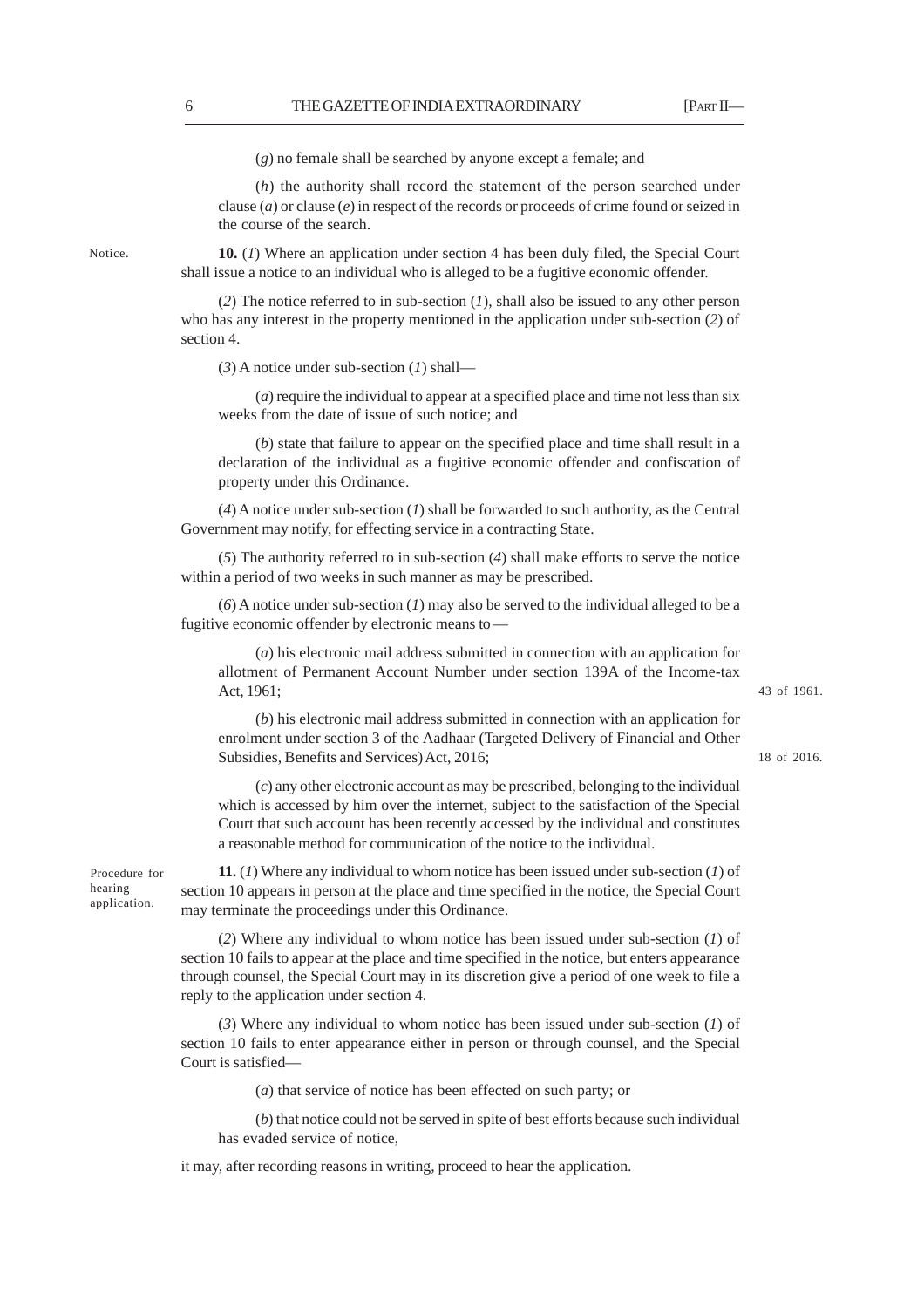(*4*) The Special Court may also give any person to whom notice has been issued under sub-section (*2*) of section 10 a period of one week to file a reply to the application under section 4.

**12.** (*1*) After hearing the application under section 4, if the Special Court is satisfied that an individual is a fugitive economic offender, it may, by an order, declare the individual as a fugitive economic offender for reasons to be recorded in writing.

Declaration of fugitive economic offender.

(*2*) On a declaration under sub-section (*1*), the Special Court may order that any of the following properties stand confiscated to the Central Government—

(*a*) the proceeds of crime in India or abroad, whether or not such property is owned by the fugitive economic offender; and

(*b*) any other property or benami property in India or abroad, owned by the fugitive economic offender.

(*3*) The confiscation order of the Special Court shall, to the extent possible, identify the properties in India or abroad that constitute proceeds of crime which are to be confiscated and in case such properties cannot be identified, quantify the value of the proceeds of crime.

(*4*) The confiscation order of the Special Court shall separately list any other property owned by the fugitive economic offender in India which is to be confiscated.

(*5*) Where the Special Court has made an order for confiscation of any property under sub-section (*2*), and such property is in a contracting State, the Special Court may issue a letter of request to a Court or authority in the contracting State for execution of such order.

(*6*) Every letter of request to be transmitted to a contracting State under sub-section (*5*) shall be transmitted in such form and manner as the Central Government may, by notification, specify in this behalf.

(*7*) The Special Court may, while making the confiscation order, exempt from confiscation any property which is a proceed of crime in which any other person, other than the fugitive economic offender, has an interest if it is satisfied that such interest was acquired *bonafide* and without knowledge of the fact that the property was proceeds of crime.

(*8*) All the rights and title in the confiscated property shall, from the date of the confiscation order, vest in the Central Government, free from all encumbrances.

(*9*) Where on the conclusion of the proceedings, the Special Court finds that the individual is not a fugitive economic offender, the Special Court shall order release of property or record attached or seized under this Ordinance to the person entitled to receive it.

(*10*) Where an order releasing the property has been made by the Special Court under sub-section (*9*), the Director or any other officer authorised by him in this behalf may withhold the release of any such property or record for a period of ninety days from the date of receipt of such order, if he is of the opinion that such property is relevant for the appeal proceedings under this Ordinance.

**13.** (*1*) Where at any time after the institution of the application under section 4, any other property is discovered or identified which constitutes proceeds of crime or is property owned by the fugitive economic offender liable to be confiscated under this Ordinance, the Director or any other officer not below the rank of Deputy Director authorised by the Director for the purposes of this section, may file a supplementary application in the Special Court seeking confiscation of such properties.

(*2*) The provisions of sections 4 to 12 shall, as far as may be, apply in relation to such application as they apply in relation to an application under section 4.

**14.** Notwithstanding anything contained in any other law for the time being in force,—

(*a*) on a declaration of an individual as a fugitive economic offender, any Court or tribunal in India, in any civil proceeding before it, may, disallow such individual from putting forward or defending any civil claim; and

Supplementary Application.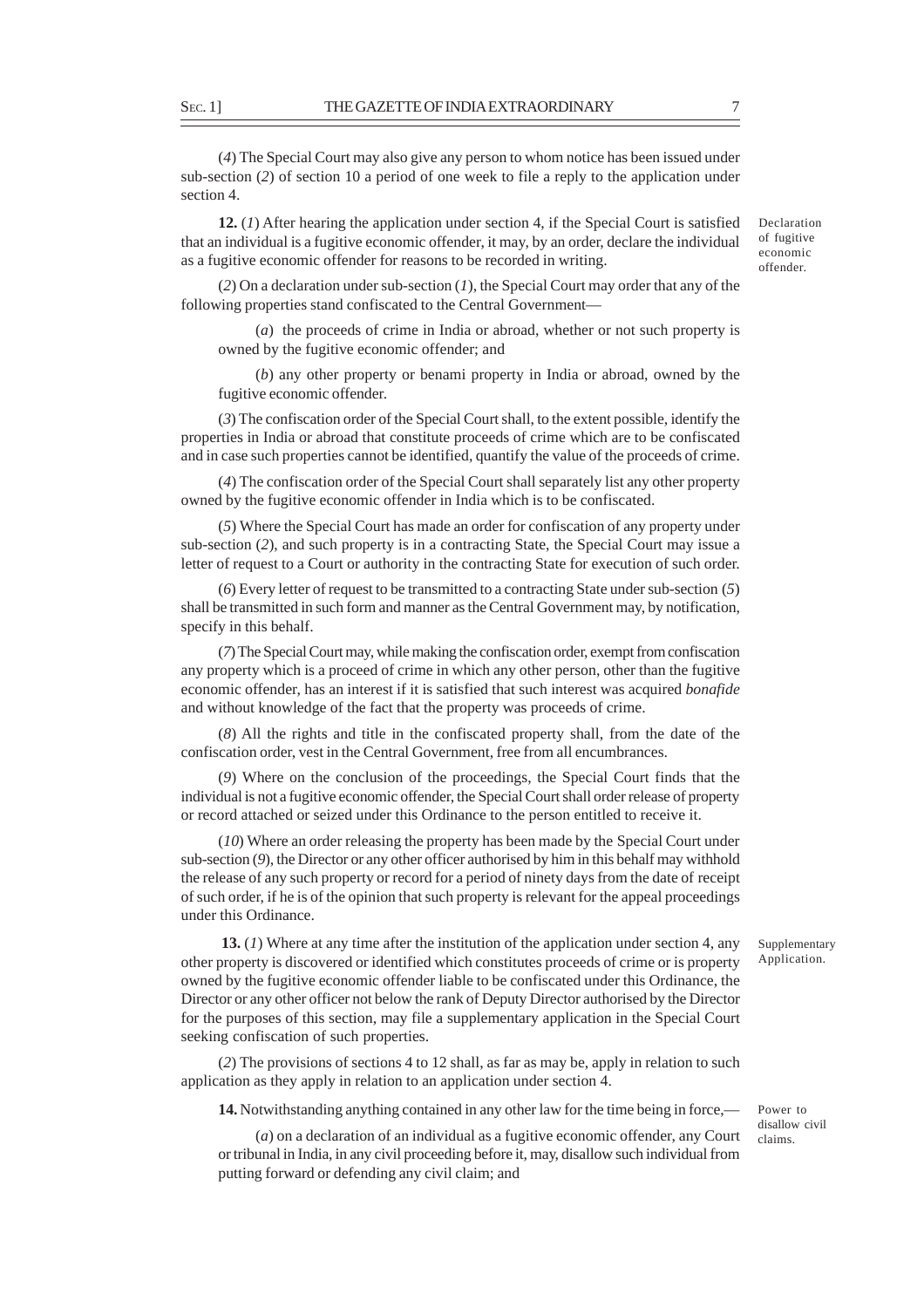(*b*) any Court or tribunal in India in any civil proceeding before it, may, disallow any company or limited liability partnership from putting forward or defending any civil claim, if an individual filing the claim on behalf of the company or the limited liability partnership, or any promoter or key managerial personnel or majority shareholder of the company or an individual having a controlling interest in the limited liability partnership has been declared as a fugitive economic offender.

*Explanation*.— For the purposes of this section, the expressions—

(*a*) "company" means anybody corporate and includes a firm, or other association of persons; and

(*b*) "limited liability partnership" shall have the same meaning as assigned to it in clause (*n*) of sub-section (*1*) of section 2 of the Limited Liability Partnership Act, 2008.

6 of 2009.

**15.** (*1*) The Central Government may, by order published in the Official Gazette, appoint as many of its officers (not below the rank of a Joint Secretary to the Government of India) as it thinks fit, to perform the functions of an Administrator.

(*2*) The Administrator appointed under sub-section (*1*) shall receive and manage the property in relation to which an order has been made under sub-section (*2*) of section 12 in such manner and subject to such conditions as may be prescribed.

(*3*) The Administrator shall also take such measures, as the Central Government may direct, to dispose of the property which is vested in the Central Government under section 12:

Provided that the Central Government or the Administrator shall not dispose of any property for a period of ninety days from the date of the order under sub-section (*2*) of section 12.

#### CHAPTER III

#### **MISCELLANEOUS**

Rules of evidence. **16.** (*1*) The burden of proof for establishing—

(*a*) that an individual is a fugitive economic offender; or

(*b*) that a property is the proceeds of crime or any other property in which the individual alleged to be a fugitive economic offender has an interest,

shall be on the Director or the person authorised by the Director to file the application under section 4.

(*2*) Notwithstanding anything contained in any other law for the time being in force, where any person referred to in sub-section (2) of section 10 claims that any interest in any property was acquired *bonafide* and without knowledge of the fact that, such property constitutes proceeds of crime, the burden of proving such fact shall lie upon him.

(*3*) The standard of proof applicable to the determination of facts by the Special Court under this Ordinance shall be preponderance of probabilities.

Appeal.

 **17.** (*1*) An appeal shall lie from any judgment or order, not being an interlocutory order, of a Special Court to the High Court both on facts and on law.

(*2*) Every appeal under this section shall be preferred within a period of thirty days from the date of the judgment or order appealed from:

Provided that the High Court may entertain an appeal after the expiry of the said period of thirty days, if it is satisfied that the appellant had sufficient cause for not preferring the appeal within the period of thirty days:

Provided further that no appeal shall be entertained after the expiry of the period of ninety days.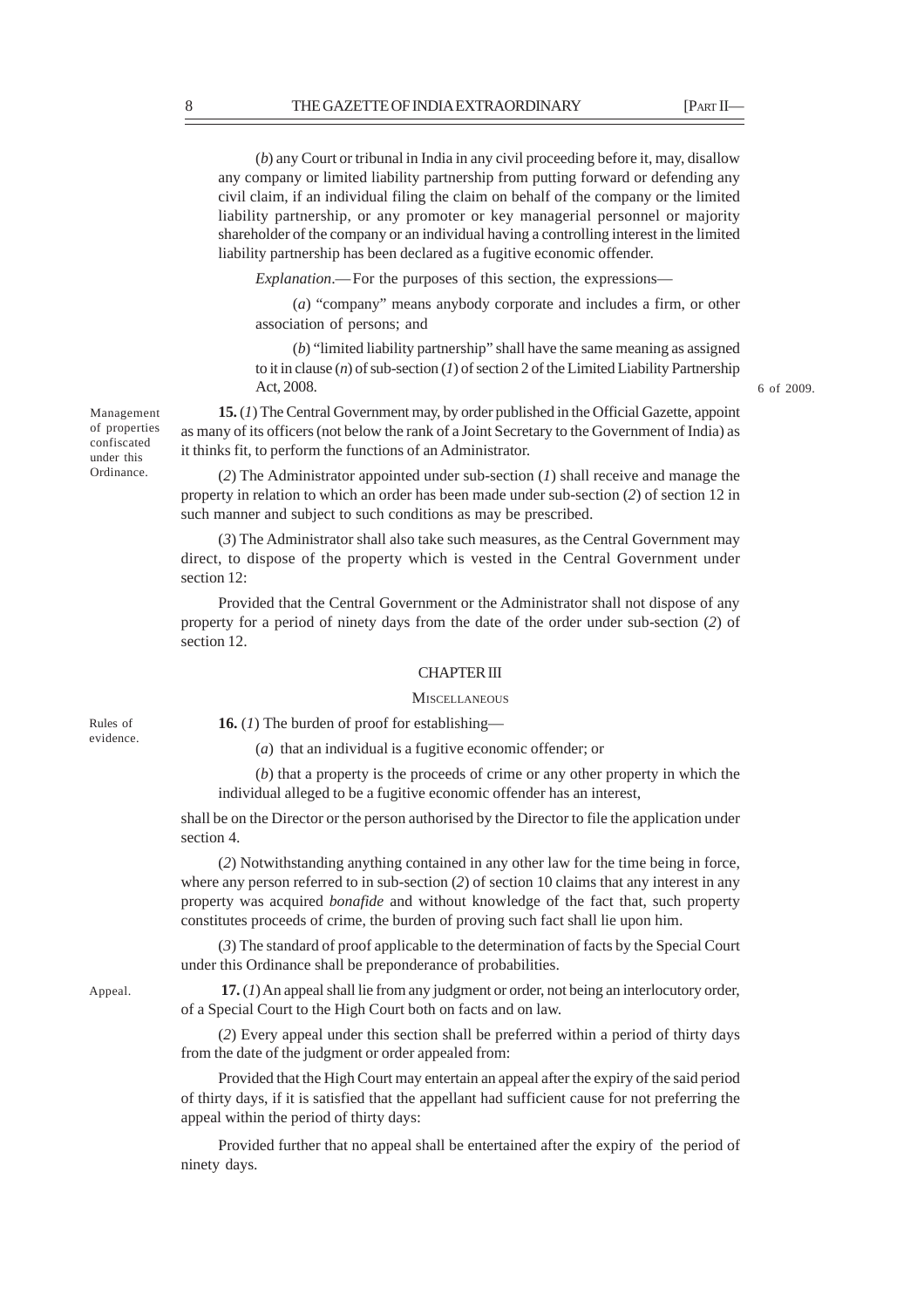**18.** No civil court shall have jurisdiction to entertain any suit or proceeding in respect of any matter which the Special Court is empowered by or under this Ordinance to determine and no injunction shall be granted by any court or other authority in respect of any action taken or to be taken in pursuance of any power conferred by or under this Ordinance.

**19.** No suit, prosecution or other legal proceeding shall lie against the Central Government or Presiding Officer of the Special Court or Director or Deputy Director or any other officer authorised by the Director for anything which is in good faith done or intended to be done under this Ordinance or any rule made thereunder.

**20.** (*1*) The Central Government may, having regard to the objects of this Ordinance, and if it considers necessary or expedient so to do, by notification add to, or as the case may be, omit from the First Schedule any offences specified therein.

 (*2*) Every such notification shall, as soon as after it is issued, be laid before each House of Parliament.

**21.** The provisions of this Ordinance shall have effect, notwithstanding anything inconsistent therewith contained in any other law for the time being in force.

**22.** The provisions of this Ordinance shall be in addition to and not in derogation of any other law for the time being in force.

**23.** (*1*) The Central Government may, by notification in the Official Gazette, make rules for carrying out the provisions of this Ordinance.

(*2*) In particular, and without prejudice to generality of the foregoing power, such rules may provide for all or any of the following matters, namely:—

(*a*) the form and manner of filing application under sub-section (*1*) of section 4;

(*b*) the manner of attachment of property under sub-section (*1*) of section 5;

(*c*) other matters under clause (*f*) of section 6;

(*d*) the procedure for conducting search and seizure under section 8;

(*e*) the manner in which the notice shall be served under sub-section (*5*) of section 10;

(*f*) any other electronic account under clause (*c*) of sub-section (*6*) of section 10;

(*g*) the manner and conditions subject to which the Administrator shall receive and manage the property confiscated under sub-section (*2*) of section 15; and

(*h*) any other matter which is required to be, or may be, prescribed or in respect of which provision is to be made by rules.

**24.** Every rule made under this Ordinance shall be laid, as soon as may be after it is made, before each House of Parliament, while it is in session, for a total period of thirty days which may be comprised in one session or in two or more successive sessions, and if, before the expiry of the session immediately following the session or the successive sessions aforesaid, both Houses agree in making any modification in the rule or both Houses agree that the rule should not be made, the rule shall thereafter have effect only in such modified form or be of no effect, as the case may be; so, however, that any such modification or annulment shall be without prejudice to the validity of anything previously done under that rule.

**25.** (*1*) If any difficulty arises in giving effect to the provisions of this Ordinance, the Central Government may, by order, published in the Official Gazette, make such provisions not inconsistent with the provisions of this Ordinance as may appear to be necessary for removing the difficulty:

(*2*) Every order made under this section shall be laid, as soon as may be after it is made, before each House of Parliament.

jurisdiction.

Protection of action taken in good faith.

Power of Central Government to amend Schedule.

Overriding effect.

Application of other laws not barred. Power to make rules.

Power to remove difficulties.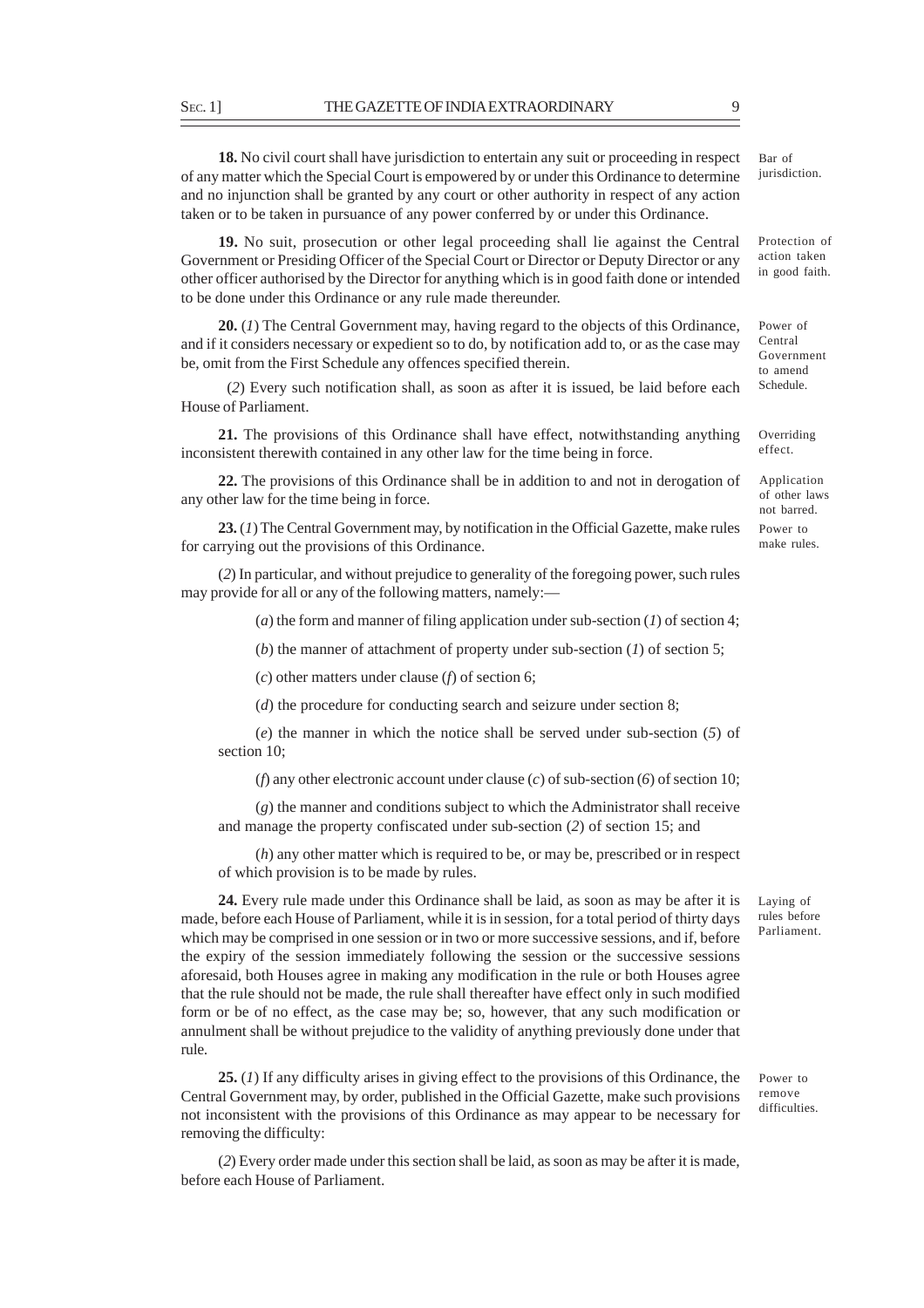# THE SCHEDULE

### [*See* section 2(*l*) and (*m*)]

| <b>Section</b>                                       | <b>Description of offence</b>                                                                                                                               |  |
|------------------------------------------------------|-------------------------------------------------------------------------------------------------------------------------------------------------------------|--|
| I. Offences under the Indian Penal Code (45 of 1860) |                                                                                                                                                             |  |
| 120B read with<br>any offence in<br>this Schedule    | Punishment of criminal conspiracy.                                                                                                                          |  |
| 255                                                  | Counterfeiting Government stamp.                                                                                                                            |  |
| 257                                                  | Making or selling instrument for counterfeiting Government stamp.                                                                                           |  |
| 258                                                  | Sale of counterfeit Government stamp.                                                                                                                       |  |
| 259                                                  | Having possession of counterfeit Government stamp.                                                                                                          |  |
| 260                                                  | Using as genuine a Government stamp known to be counterfeit.                                                                                                |  |
| 417                                                  | Punishment for cheating.                                                                                                                                    |  |
| 418                                                  | Cheating with knowledge that wrongful loss may ensue to person whose<br>interest offender is bound to protect.                                              |  |
| 420                                                  | Cheating and dishonestly inducing delivery of property.                                                                                                     |  |
| 421                                                  | Dishonest or fraudulent removal or concealment of property to prevent<br>distribution among creditors.                                                      |  |
| 422                                                  | Dishonestly or fraudulently preventing debt being available for creditors.                                                                                  |  |
| 423                                                  | Dishonest or fraudulent execution of deed of transfer containing false<br>statement of consideration.                                                       |  |
| 424                                                  | Dishonest or fraudulent removal or concealment of property.                                                                                                 |  |
| 467                                                  | Forgery of valuable security, will, etc.                                                                                                                    |  |
| 471                                                  | Using as genuine a forged [document or electronic record].                                                                                                  |  |
| 472                                                  | Making or possessing counterfeit seal, etc., with intent to commit forgery<br>punishable under section 467.                                                 |  |
| 473                                                  | Making or possessing counterfeit seal, etc., intent to commit forgery<br>punishable otherwise.                                                              |  |
| 475                                                  | Counterfeiting device or mark used for authenticating documents described<br>in section 467, or possessing counterfeit marked material.                     |  |
| 476                                                  | Counterfeiting device or mark used for authenticating documents other<br>than those described in section 467, or possessing counterfeit marked<br>material. |  |
| 481                                                  | Using a false property mark.                                                                                                                                |  |
| 482                                                  | Punishment for using a false property mark.                                                                                                                 |  |
| 483                                                  | Counterfeiting a property mark used by another.                                                                                                             |  |
| 484                                                  | Counterfeiting a mark used by a public servant.                                                                                                             |  |
| 485                                                  | Making or possession of any instrument for counterfeiting a property<br>mark.                                                                               |  |
| 486                                                  | Selling goods marked with a counterfeit property mark.                                                                                                      |  |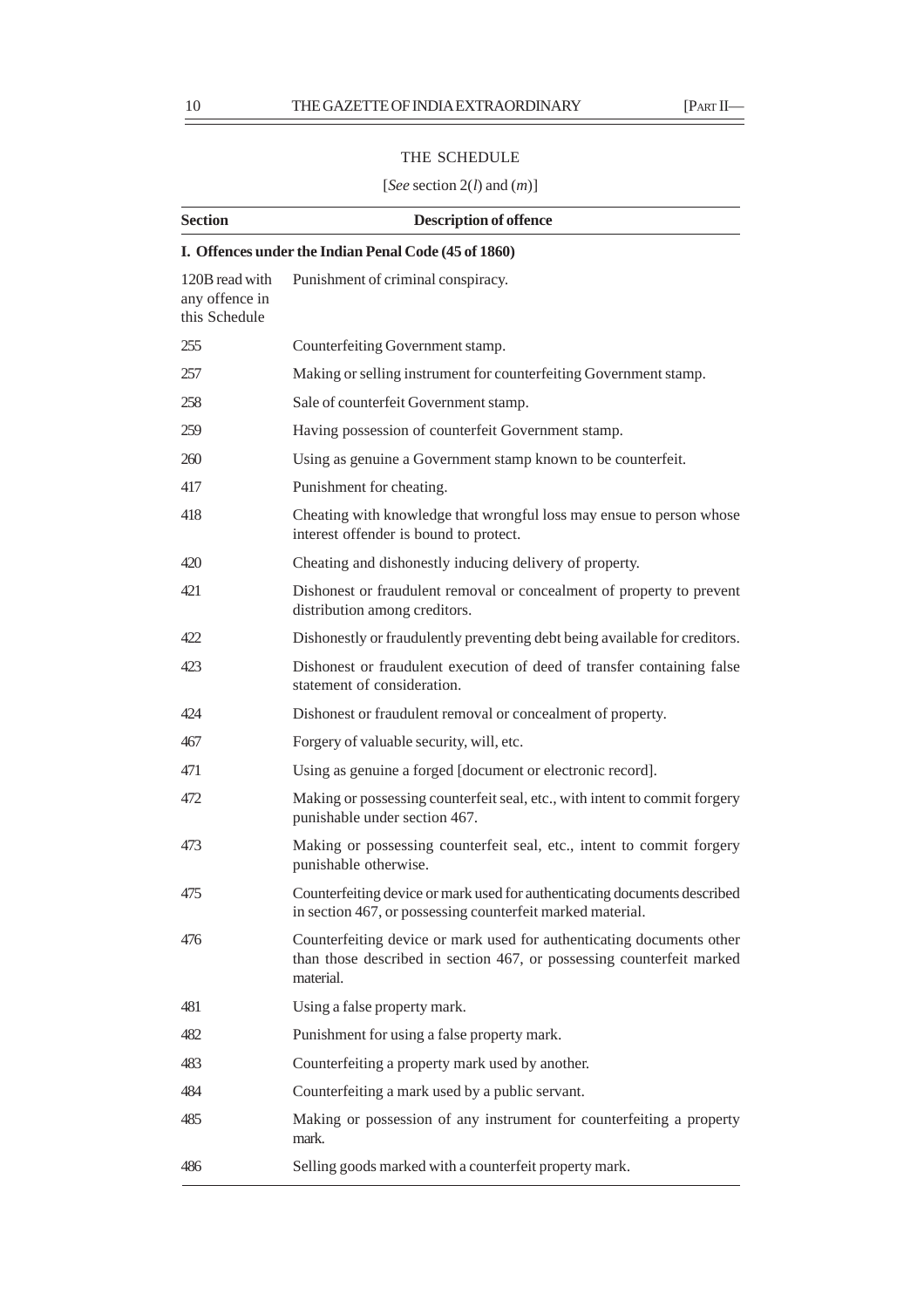$\equiv$ 

| <b>Section</b>                                                                                    | <b>Description of offence</b>                                                                                                                            |  |
|---------------------------------------------------------------------------------------------------|----------------------------------------------------------------------------------------------------------------------------------------------------------|--|
| 487                                                                                               | Making a false mark upon any receptacle containing goods.                                                                                                |  |
| 488                                                                                               | Punishment for making use of any such false mark.                                                                                                        |  |
| 489A                                                                                              | Counterfeiting currency notes or bank notes.                                                                                                             |  |
| 489B                                                                                              | Using as genuine, forged or counterfeit currency notes or bank notes.                                                                                    |  |
| Offence under the Negotiable Instruments Act, 1881 (26 of 1881)<br>П.                             |                                                                                                                                                          |  |
| 138                                                                                               | Dishonour of cheque for insufficiency, etc., of funds in the account.                                                                                    |  |
| Ш.                                                                                                | Offence under the Reserve Bank of India Act, 1934 (2 of 1934)                                                                                            |  |
| 58 <sub>B</sub>                                                                                   | Penalties.                                                                                                                                               |  |
| IV.                                                                                               | Offences under the Central Excise Act, 1944 (1 of 1944)                                                                                                  |  |
| Section 9                                                                                         | Offences and Penalties.                                                                                                                                  |  |
| V.                                                                                                | Offences under the Customs Act, 1962 (52 of 1962)                                                                                                        |  |
| 135                                                                                               | Evasion of duty or prohibitions.                                                                                                                         |  |
| VI.<br>Offences under the Prohibition of Benami Property Transactions Act, 1988<br>$(45$ of 1988) |                                                                                                                                                          |  |
| 3                                                                                                 | Prohibition of benami transactions.                                                                                                                      |  |
| VII.                                                                                              | Offences under the Prevention of Corruption Act, 1988 (49 of 1988)                                                                                       |  |
| 7                                                                                                 | Public servant taking gratification other than legal remuneration in<br>respect of an official act.                                                      |  |
| 8                                                                                                 | Taking gratification in order, by corrupt or illegal means, to influence<br>public servant.                                                              |  |
| 9                                                                                                 | Taking gratification for exercise of personal influence with public<br>servant.                                                                          |  |
| 10                                                                                                | Punishment for abetment by public servant of offences defined in<br>section 8 or section 9 of the Prevention of Corruption Act, 1988.                    |  |
| 13                                                                                                | Criminal misconduct by a public servant.                                                                                                                 |  |
| Offences under the Securities and Exchange Board of India Act, 1992<br>VIII.<br>$(15$ of $1992)$  |                                                                                                                                                          |  |
| 12A read with<br>section 24                                                                       | Prohibition of manipulative and deceptive devices, insider trading and<br>substantial acquisition of securities or control.                              |  |
| 24                                                                                                | Offences for contravention of the provisions of the Act.                                                                                                 |  |
|                                                                                                   | IX. Offences under the Prevention of Money Laundering Act, 2002 (15 of 2003)                                                                             |  |
| 3                                                                                                 | Offence of money-laundering.                                                                                                                             |  |
| 4                                                                                                 | Punishment for money-laundering.                                                                                                                         |  |
| Х.                                                                                                | Offences under the Limited Liability Partnership Act, 2008 (6 of 2009)                                                                                   |  |
| Sub-section $(2)$<br>of section 30                                                                | Carrying on business with intent or purpose to defraud creditors of the<br>Limited Liability Partnership or any other person or for any other fraudulent |  |

purpose.